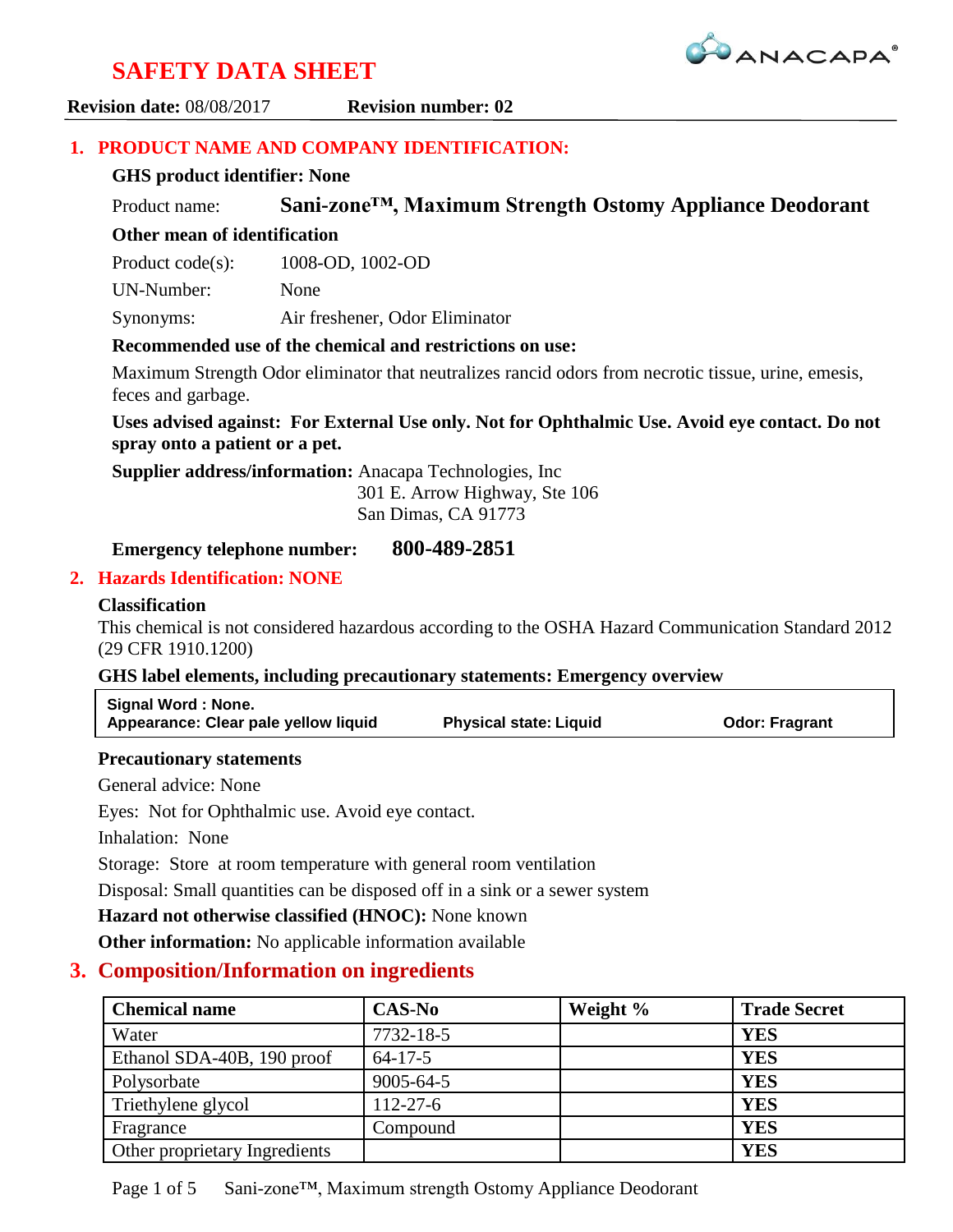

#### **Revision date:** 08/08/2017 **Revision number: 02**

#### **4. First aid measures**

#### Eye contact:

Immediately flush eyes with water and continue washing for several minutes. Keep eyelids open for complete and effective washing. Remove contact lenses if worn. Obtain medical attention if discomfort persists.

,我们就会不会不会。""我们,我们也不会不会不会。""我们,我们也不会不会不会不会不会不会。""我们,我们也不会不会不会不会。""我们,我们也不会不会不会不会不

#### Skin contact:

If Irritation occurs, wash skin with water. Obtain medical attention if irritation persists. Remove contaminated clothing and wash clothing before reuse.

#### Inhalation:

Remove to fresh air if discomfort occurs. If discomfort persists, seek medical attention.

Ingestion:

Obtain medical attention.

#### **Most important symptoms/effects, acute and delayed**

None known, May be skin Irritation. No reported adverse effects due to overexposure.

#### **Indication of immediate medical attention and special treatment needed, if necessary**

Notes to Physician: No applicable information available.

#### **5. Fire-fighting measures**

**Suitable extinguishing media:** Apply alcohol type or all-purpose type foam as per fire extinguisher manufacturer's recommended techniques for large fires. Use carbon dioxide or dry chemical media for small fires. Use water spray to cool fire-exposed containers and structures. Use water spray to disperse vapors.

**Unsuitable extinguishing media**: Not known

**Specific hazards arising from the chemical:** Vapors may be formed and travel by air currents.

**Explosion data:** Not Explosive or Flammable

**Protective equipment and precautions for firefighters:** Wear self contained breathing apparatus, goggles, and face shield.

#### **6. Accidental release measures**

**Personal precautions, protective equipment and emergency procedures** Wear self contained breathing apparatus, gloves and goggles and apron, if desired.

**Environmental precautions :** None

**Methods and materials for containment and cleaning up:** Small **s**pills can be flushed with large amount of water.

#### **7. Handling and storage**

**Precautions for safe handling: None**

#### **Conditions for safe storage, including any incompatibilities**

Storage: Store at room temperature with general room Ventilation

**Incompatible products:** Strong oxidizing agents. Ignition-flames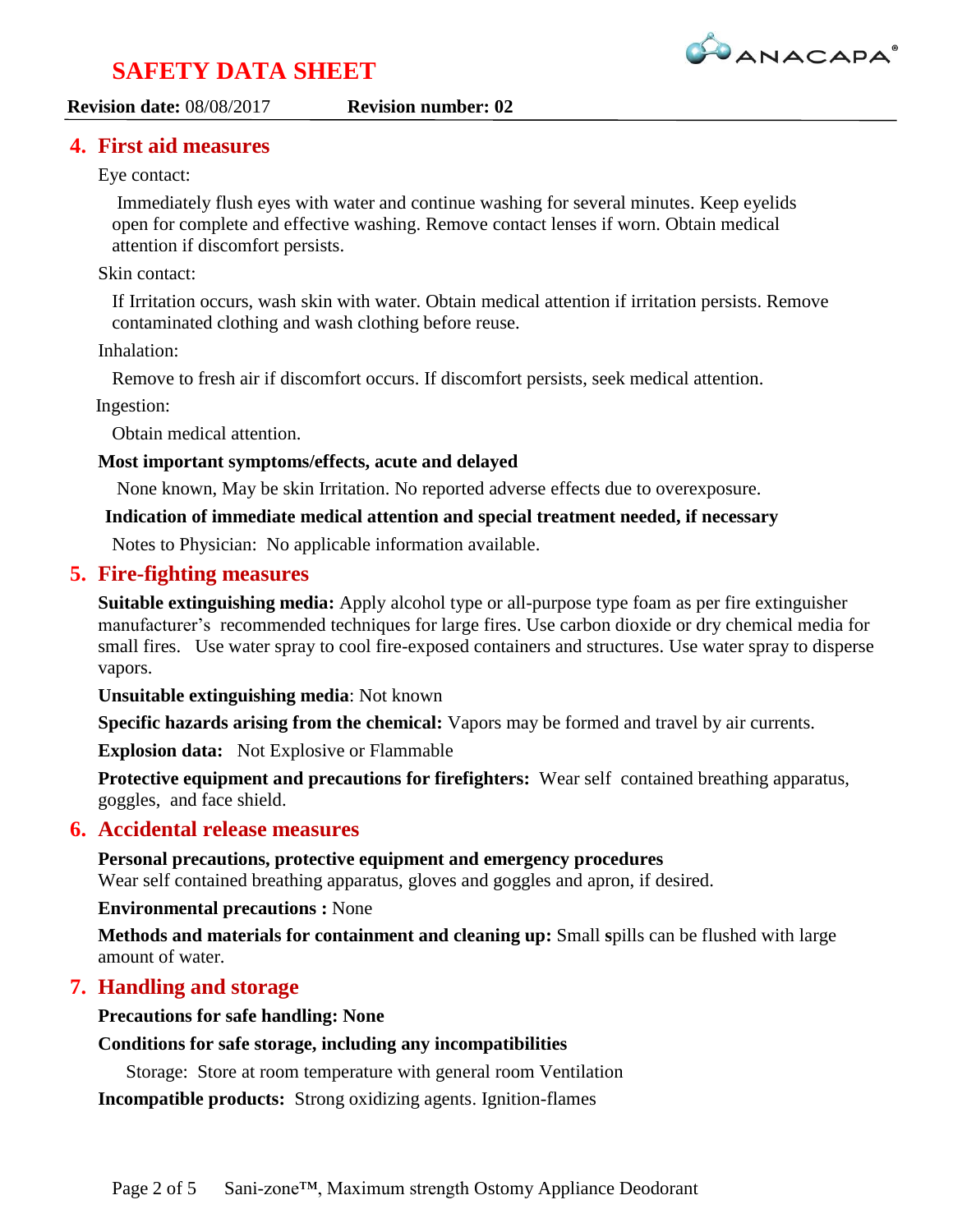

**Revision date:** 08/08/2017 **Revision number: 02**

## **8. Exposure controls/personal protection:**

| <b>Chemical name</b> | <b>ACGIH TLV</b>                    | <b>OSHA PEL</b>                     |
|----------------------|-------------------------------------|-------------------------------------|
| Ethanol              | $1000$ ppm                          | $1000$ ppm                          |
| Polysorbate          | No applicable information available | No applicable information available |
| Triethylene glycol   | No applicable information available | No applicable information available |
| Fragrance            | No applicable information available | No applicable information available |

,我们就会不会不会。""我们,我们也不会不会不会。""我们,我们也不会不会不会不会不会不会。""我们,我们也不会不会不会不会。""我们,我们也不会不会不会不会不

#### **Appropriate engineering controls:** None

#### **Individual protection measures, such as personal protective equipment**

| Eye/face protection:      | Use goggles. Avoid eye contact.       |
|---------------------------|---------------------------------------|
| Skin and body protection: | Use Latex or Vinyl gloves, if desired |
| Respiratory protection:   | Wear Mask, if desired                 |
| Hygiene measures:         | Eye Wash Station and Safety shower    |

## **9. Physical and chemical properties**

#### **Information on basic physical and chemical properties**

Physical state: Liquid Odor: Fragrant Appearance: Clear pale yellow liquid Odor threshold: None

| <b>Property</b>              | <b>Values</b>                       | <b>Remarks/Method</b> |
|------------------------------|-------------------------------------|-----------------------|
| pH                           | No applicable information available |                       |
| Melting point/range          | N/A                                 |                       |
| Boling point/boiling range   | No applicable information available |                       |
| Flash point                  | $94^{\circ}F$                       |                       |
| <b>Evaporation</b> rate      | No applicable information available |                       |
| Flammability (solid, gas)    | No applicable information available |                       |
| Flammability limits in air   | No applicable information available |                       |
| Vapor pressure               | No applicable information available |                       |
| Vapor density                | No applicable information available |                       |
| Specific gravity             | 0.980 to 0.990                      |                       |
| Water solubility             | Completely soluble in water         |                       |
| Solubility in other solvents | No applicable information available |                       |
| Partition coefficient: n-    | N/A                                 |                       |
| octanol/water                |                                     |                       |
| Auto-ignition temperature    | No applicable information available |                       |
| Decomposition temperature    | No applicable information available |                       |
| Viscosity                    | No applicable information available |                       |
| Flammable properties         | No applicable information available |                       |
| <b>Explosive properties</b>  | No applicable information available |                       |
| Oxidizing properties         | No applicable information available |                       |

#### **Other information**

VOC content (%): No applicable information available.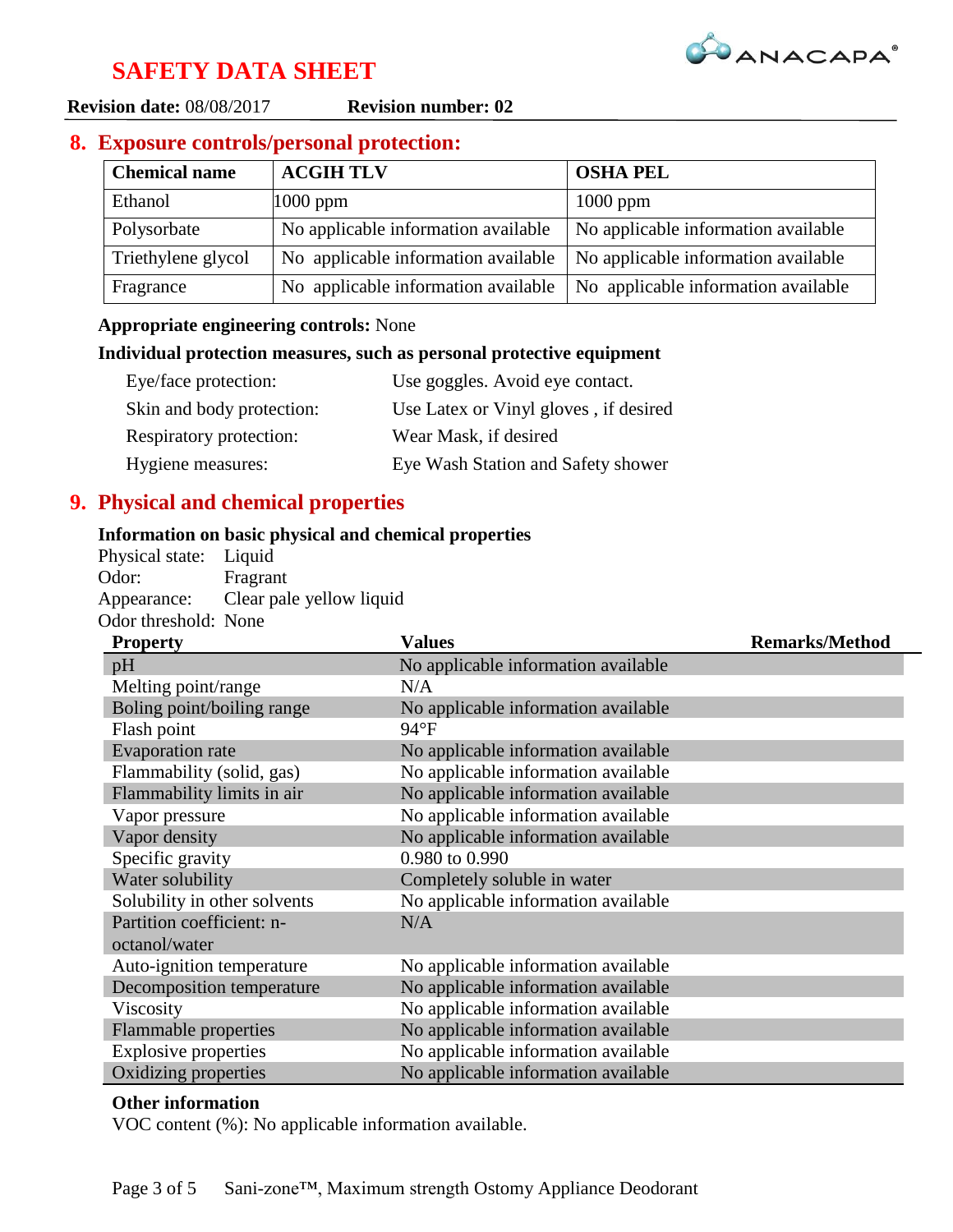

#### **Revision date:** 08/08/2017 **Revision number: 02**

## ,我们就会不会不会。""我们,我们也不会不会不会。""我们,我们也不会不会不会不会不会不会。""我们,我们也不会不会不会不会。""我们,我们也不会不会不会不会不

## **10. Stability and reactivity**

**Reactivity:** Will react with strong oxidizing agents

**Chemical stability:** Stable at normal room temperature.

**Possibility of hazardous reaction:** No applicable information available

Reacts with household chemicals such as toilet bowl cleaners, rust removers, vinegar, acids or ammonia containing products to produce chlorine and other gases.

**Conditions to avoid :** Flames, Ignition, High temperature,

**Incompatible materials:** Strong oxidizing agents,

**Hazardous decomposition products:** Burning can product carbon dioxide and carbon monoxide.

## **11. Toxicological information**

## **Information on likely routes of exposure**

Product information:

- Inhalation: Non-toxic
- Eye contact: No applicable information available
- Skin contact: No applicable information available
- Ingestion: No applicable information available

**Symptoms related to the physical, chemical and toxicological characteristics:** No applicable information available

#### **Delayed and immediate effects and also chronic effects from short and long term exposure**

- Sensitization: No applicable information available
- Mutagenic effects: No applicable information available
- Carcinogenicity: No applicable information available
- Reproductive toxicity: No applicable information available
- STOT single exposure: No applicable information available
- STOT repeated exposure: No applicable information available
- Aspiration hazard: No applicable information available

**Numerical measures of toxicity – product :** No applicable information available

## **12. Ecological information**

**Ecotoxicity:** No applicable information available **Persistence and Degradability: Decomposes into Salt and Water Bioaccumulation:** No applicable information available **Other adverse effects:** No applicable information available

## **13. Disposal considerations**

#### **Waste disposal methods**

Spills can be flushed with water. The product can be disposed into a sink or sewer system.

**Contaminated packaging** Dispose all bottles and packaging material in accordance with federal, state and local regulations